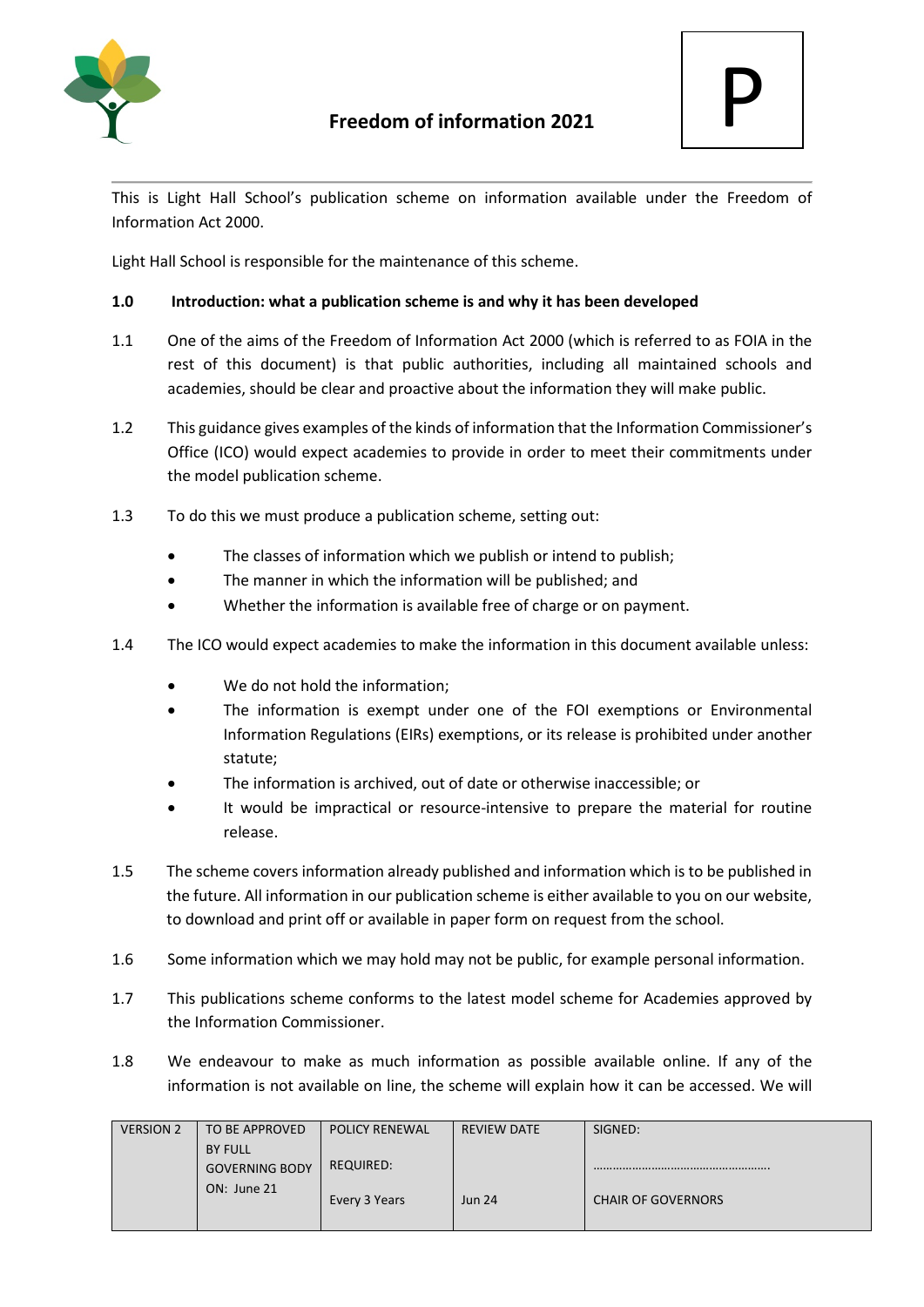

continue to develop this scheme to increase the amount of information that can be accessed through it.

1.9 The school does not charge for information that can be accessed from its website. However, we may pass on costs for reproducing information or providing it in alternative formats, and we do charge for some specialist information services. Details of these costs are listed in the **Schedule of Charges.** 

#### **2.0 How to request information**

2.1 If you require a paper version of any of the documents within the scheme, please contact the school by email, fax or letter. Contact details are set out below:

Email: office@lighthall.solihull.sch.uk

Fax: 0121 733 6148

Websites: www.lighthall.co.uk

Contact address: Light Hall School, Hathaway Road, Shirley, Solihull, B90 2PZ

- 2.2 To help us process your request quickly, please clearly mark any correspondence **"Publication Scheme Request".**
- 2.3 If the information you are looking for is not available via the scheme and is not on our website, you can still contact the school to ask if we have it.

#### **3.0 Paying for information**

- 3.1 Information published on our website is free, although you may incur costs from your internet service provider. If you do not have Internet access, you can access our website using a local library or an internet café.
- 3.2 Single copies of information covered by this publications scheme are provided free unless stated otherwise in section 4. If your request means that we have to do a lot of photocopying or printing, or pay a large postage charge, or is for a priced item such as some printed publications or videos, we will let you know the cost before fulfilling your request. Where there is a charge, this will be indicated in the Schedule of Charges box in the table in Section 4 below.

#### **4.0 Classes of information currently published**

4.1 **Class 1 – Who we are and what we do** – (Organisational information, structures, locations and contacts). **This will be current information only**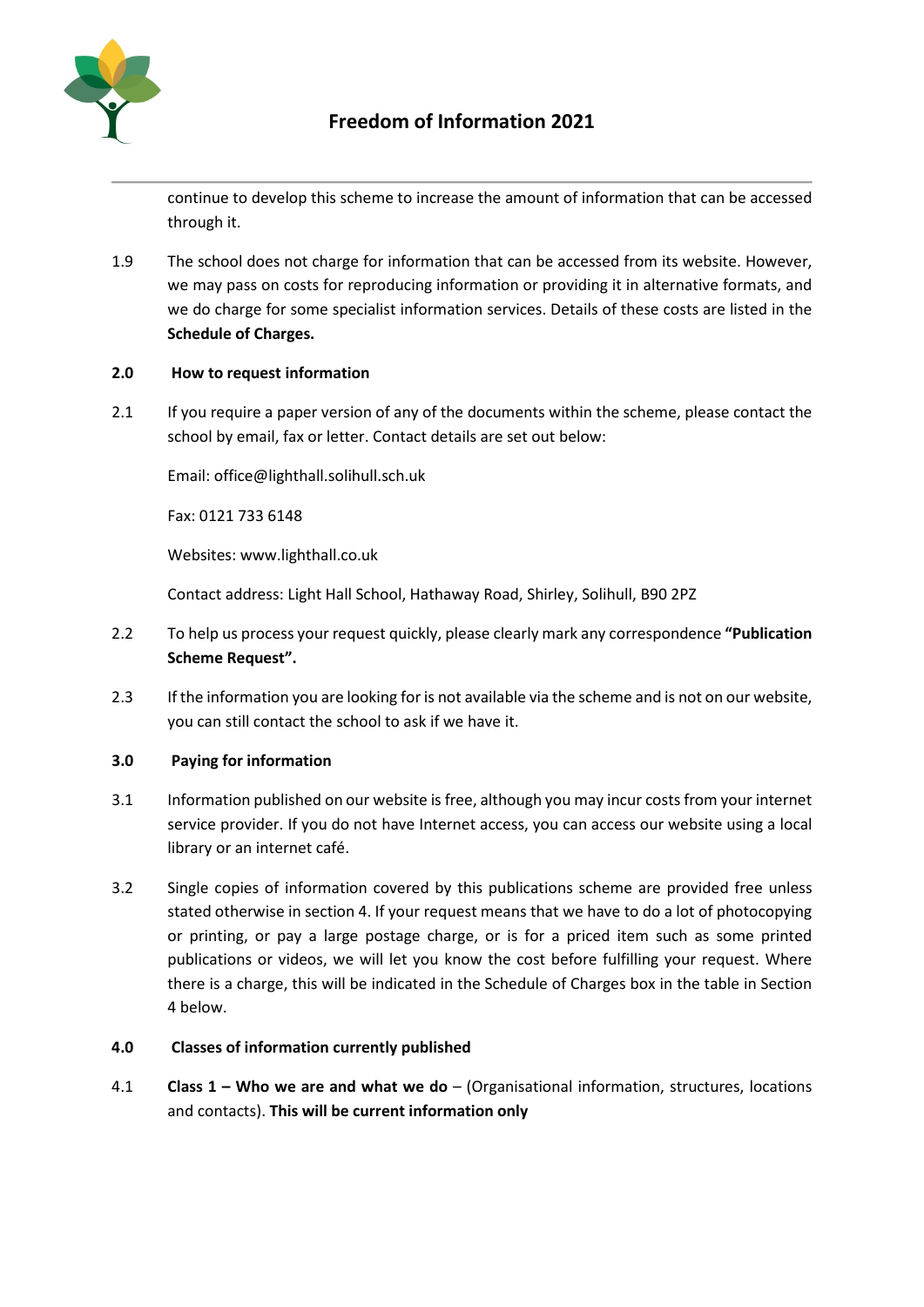

# **Freedom of Information 2021**

|                                                                                                             | How it can be obtained     | <b>Schedule of charges</b> |
|-------------------------------------------------------------------------------------------------------------|----------------------------|----------------------------|
| <b>Academy Funding Agreement</b>                                                                            | School website             |                            |
| <b>Annual Accounts</b>                                                                                      | <b>School Website</b>      |                            |
| <b>Academy Order</b>                                                                                        | School website             |                            |
| School staff and structure -<br>names of key personnel                                                      | Hard copy - contact school |                            |
| Governing body - List of names,<br>role of the governors and the<br>basis of their appointment.             | School website             |                            |
| School session times, term<br>dates and holidays.                                                           | School website             |                            |
| Location<br>and<br>contact<br>information - school address,<br>telephone<br>number<br>and<br>website.       | School website             |                            |
| Contact details for the Head<br>Teacher and the Governing<br>Body.                                          | School website             |                            |
| <b>School Prospectus.</b>                                                                                   | School website             |                            |
| School session times and term<br>dates.                                                                     | School website             |                            |
| GCSE results $-$ a link to the data<br>the<br>for<br><b>Department</b><br>on<br><b>Education's website.</b> | School website             |                            |

4.2 **Class 2 – What we spend and how we spend it –** (financial information relating to projected and actual income and expenditure, procurement, contracts and financial audit.) **Current and the previous two financial years.**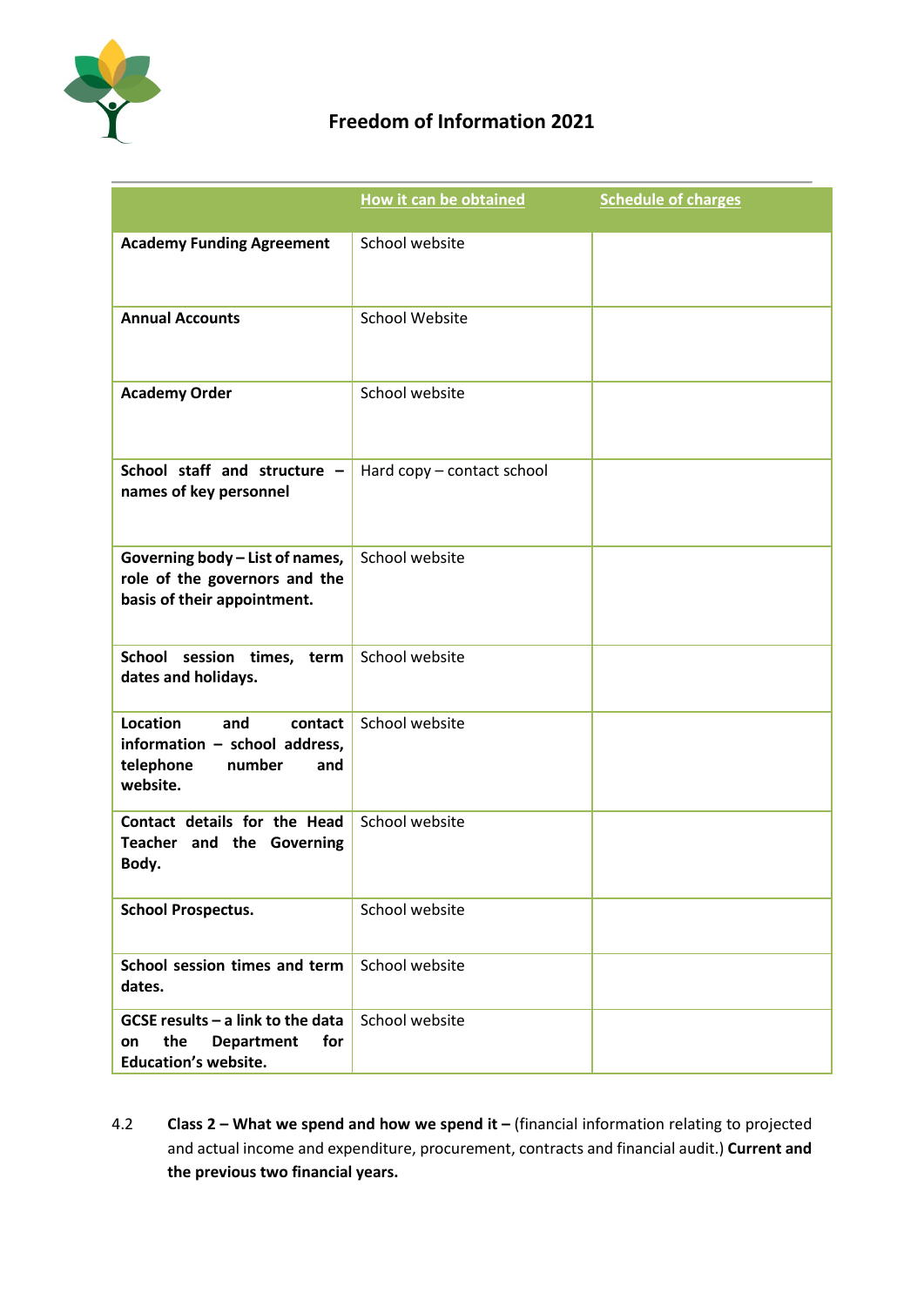

# **Freedom of Information 2021**

|                                                                                                                                                           | How it can be obtained     | <b>Schedule of charges</b> |
|-----------------------------------------------------------------------------------------------------------------------------------------------------------|----------------------------|----------------------------|
|                                                                                                                                                           |                            |                            |
| Annual budget plan and<br>financial statements                                                                                                            | Hard copy - contact school |                            |
| <b>Capital funding</b>                                                                                                                                    | Hard copy - contact school |                            |
| Details of capital funding<br>allocated to the school along<br>with information on related<br>projects and other capital<br>projects.                     |                            |                            |
| <b>Additional Funding</b>                                                                                                                                 | Hard copy - contact school |                            |
| Income generation schemes<br>and other sources of funding.                                                                                                |                            |                            |
| <b>Procurement and Contracts</b>                                                                                                                          | Hard copy - contact school |                            |
| Details of procedures used for<br>the acquisition of goods and<br>services. Details of contracts<br>that have gone through a<br>formal tendering process. |                            |                            |
| <b>Staffing and grading structure</b>                                                                                                                     | Hard copy - contact school |                            |
| Pay policy                                                                                                                                                | Hard copy - contact school |                            |
| A statement of the Academy's<br>policy<br>on procedures<br>regarding teachers' pay.                                                                       |                            |                            |
| <b>Governors' allowances</b>                                                                                                                              | Hard copy - contact school |                            |
| Details of allowances and<br>expenses that can be claimed<br>or incurred.                                                                                 |                            |                            |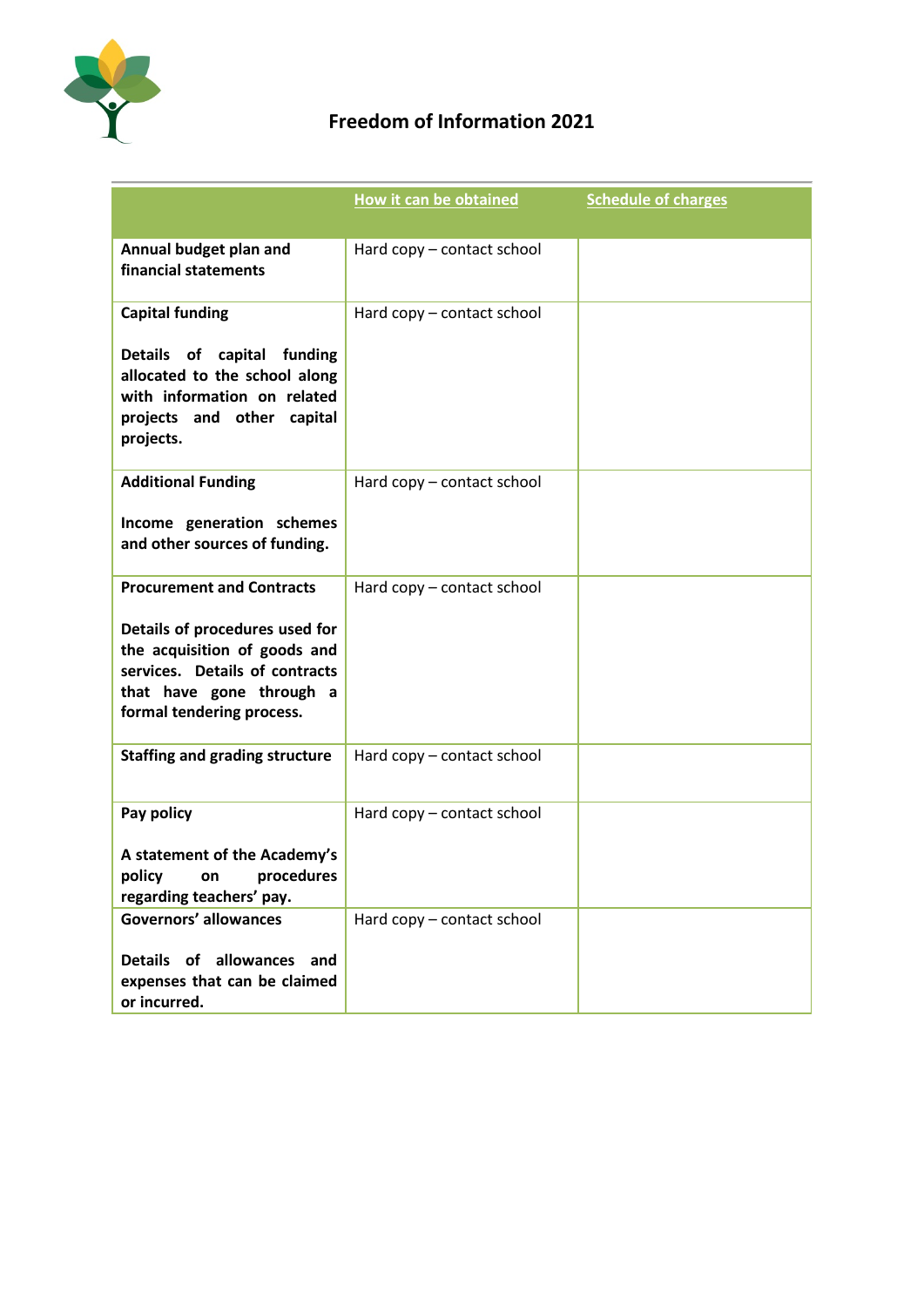

4.3 **Class 3 – What are our priorities and how we are doing** (strategies and plans, performance indicators, audits, inspections and reviews). **Current information should be published.**

|                                                                                                                 | How it can be obtained     | <b>Schedule of charges</b> |
|-----------------------------------------------------------------------------------------------------------------|----------------------------|----------------------------|
| <b>School Profile</b>                                                                                           |                            |                            |
| <b>Government supplied</b><br>performance data.                                                                 | Hard copy – contact school |                            |
| <b>OFSTED report - summary</b><br>and full report.                                                              | School website             |                            |
| Performance management<br>information.                                                                          | Hard copy – contact school |                            |
| Academy's future plans<br>Any major proposals on<br>safeguarding and promoting<br>the welfare of children.      | Hard copy - contact school |                            |
| <b>Child protection</b><br>Policies and procedures on<br>safeguarding and promoting<br>the welfare of children. | School website             |                            |

# 4.4 **Class 4 – How we make decisions.** (Decision making processes and records of decisions.) **Current and previous three years as a minimum.**

|                                                                                                                                                                                           | How it can be obtained     | <b>Schedule of charges</b> |
|-------------------------------------------------------------------------------------------------------------------------------------------------------------------------------------------|----------------------------|----------------------------|
| <b>Admissions policy</b>                                                                                                                                                                  | School website             |                            |
| <b>Arrangements and procedures</b><br>and right of appeal - include<br>information on application<br>numbers and number of<br>successful applicants by each<br>oversubscription criteria. |                            |                            |
| <b>Governing body meeting</b><br>agendas, papers and minutes<br>Information that is properly<br>considered to be private should<br>be excluded.                                           | Hard copy - contact school |                            |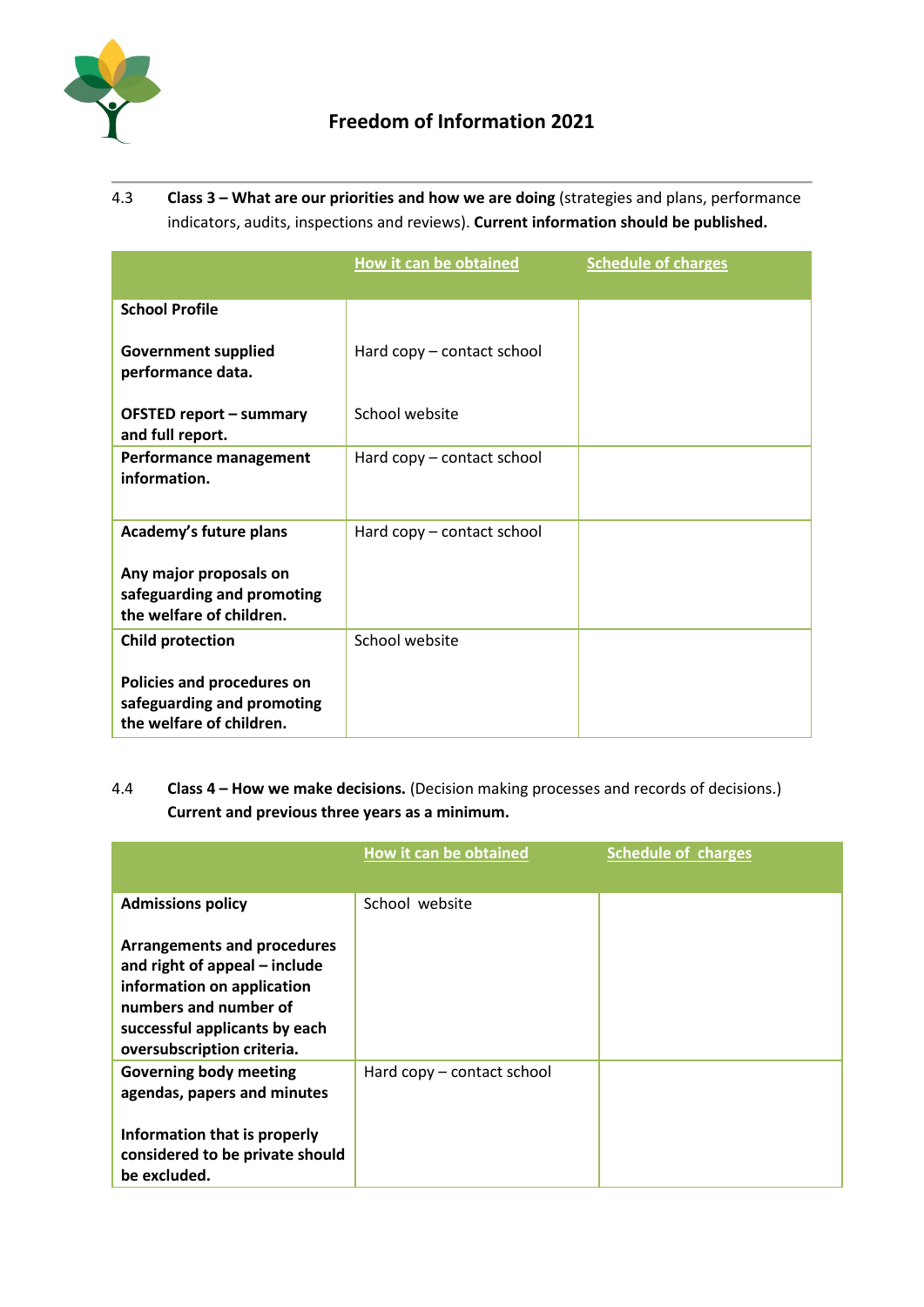

4.5 **Class 5 – Our policies and procedures.** (Current written protocols, policies and procedures for delivering our services and responsibility). **Current information only**

|                                                         | <b>How it can be obtained</b>                                 | <b>Schedule of charges</b> |
|---------------------------------------------------------|---------------------------------------------------------------|----------------------------|
|                                                         |                                                               |                            |
| <b>School policies including:</b>                       |                                                               |                            |
|                                                         |                                                               |                            |
| <b>Charging and remissions</b>                          | School website                                                |                            |
| policy<br><b>Health and Safety and risk</b>             | Hard copy - contact school                                    |                            |
| assessment                                              | School website                                                |                            |
| <b>Complaints procedure</b>                             | Hard copy - contact school                                    |                            |
| <b>Staff conduct policy</b>                             | Hard copy - contact school                                    |                            |
| <b>Discipline and grievance</b>                         |                                                               |                            |
| policies                                                | Hard copy – contact school                                    |                            |
| Pay policy                                              | Hard copy - contact school                                    |                            |
| <b>Staffing structure</b>                               |                                                               |                            |
| implementation plan                                     | School website                                                |                            |
| <b>Information request</b>                              |                                                               |                            |
| handling policy                                         | Hard copy – contact school                                    |                            |
| <b>Staff recruitment policies</b>                       |                                                               |                            |
| <b>Pupil and curriculum</b>                             |                                                               |                            |
| policies, including:                                    |                                                               |                            |
|                                                         |                                                               |                            |
| Home-school agreement<br><b>Curriculum</b>              | School website<br>School website                              |                            |
| <b>Relationships &amp; Sex</b>                          | School website                                                |                            |
| education                                               | School website                                                |                            |
| <b>Special education needs</b>                          | School website                                                |                            |
| (SEN)                                                   | School website                                                |                            |
| <b>Accessibility</b>                                    | Hard copy - contact school                                    |                            |
| <b>Race Equality</b>                                    | Hard copy - contact school                                    |                            |
| <b>Collective worship</b>                               | School website                                                |                            |
| <b>Careers education</b>                                |                                                               |                            |
| <b>Pupil Discipline (Behaviour</b>                      |                                                               |                            |
| for Learning)                                           |                                                               |                            |
| <b>Records management and</b>                           |                                                               |                            |
| personal data policies:                                 |                                                               |                            |
|                                                         |                                                               |                            |
| <b>Information security</b><br><b>Records retention</b> | Hard copy - contact school<br>Hard copy - contact school Hard |                            |
| <b>Destruction and archive</b>                          | copy - contact school                                         |                            |
| policies                                                | Hard copy - contact school                                    |                            |
| Data protection policies                                |                                                               |                            |
| <b>Equality and Diversity</b>                           |                                                               |                            |
|                                                         |                                                               |                            |
|                                                         | School website                                                |                            |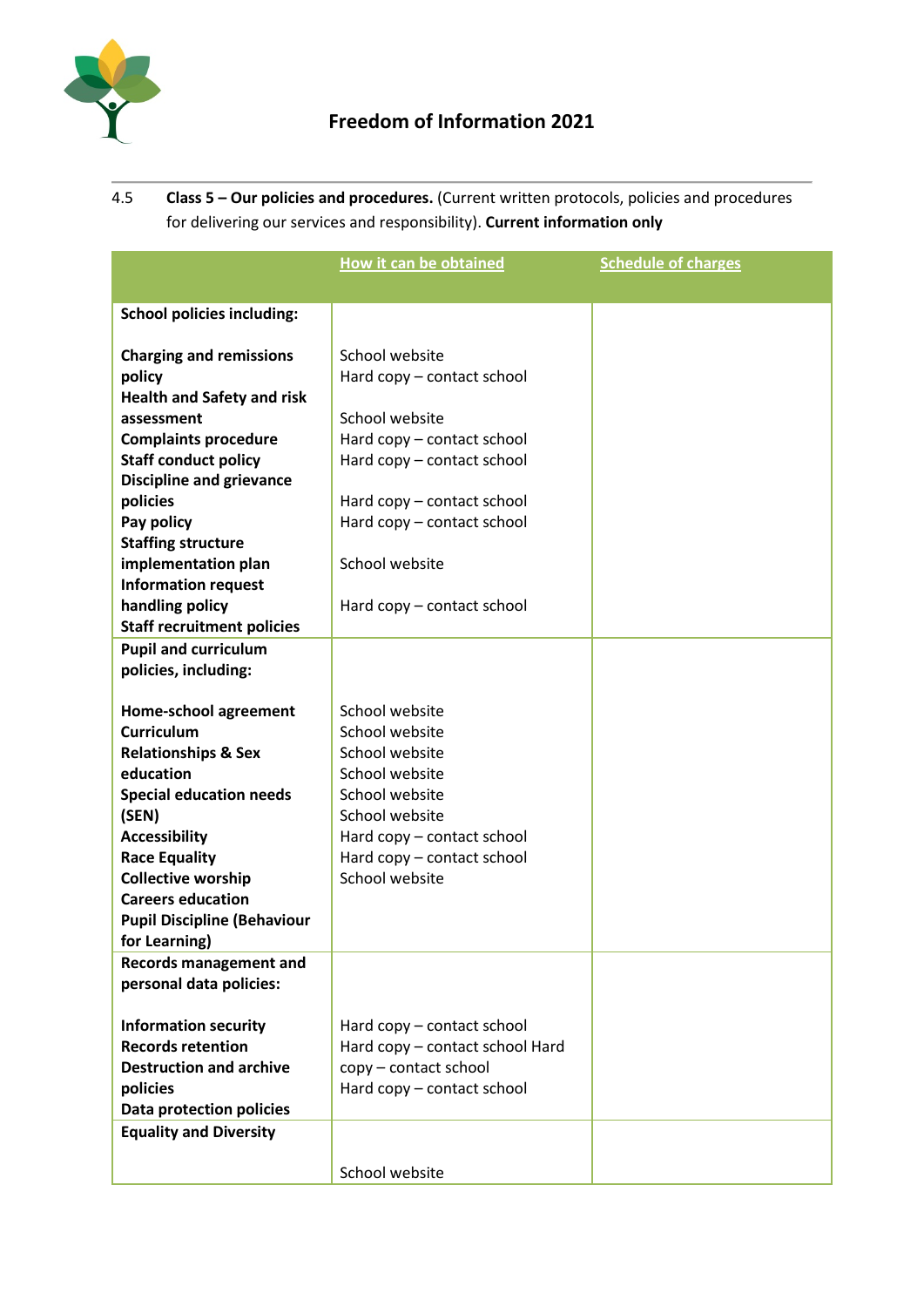

# **Freedom of Information 2021**

|                                                                                                                                                                                                                                                                                                               | <b>How it can be obtained</b> | <b>Schedule of charges</b> |
|---------------------------------------------------------------------------------------------------------------------------------------------------------------------------------------------------------------------------------------------------------------------------------------------------------------|-------------------------------|----------------------------|
| Policies, scheme,<br>statements, procedures and<br>guidelines relating to equal<br>opportunities                                                                                                                                                                                                              |                               |                            |
| Policies and procedures for<br>the recruitment of staff                                                                                                                                                                                                                                                       | Hard copy – contact school    |                            |
| <b>Details of vacancies should</b><br>be included                                                                                                                                                                                                                                                             | Website                       |                            |
| <b>Charging regimes and</b><br>policies                                                                                                                                                                                                                                                                       | School website                |                            |
| Should include details of<br>any statutory charging<br>regimes. Charging policies<br>should include details of<br>charges made for<br>information routinely<br>published. They should<br>clearly state what costs are<br>to be recovered, the basis<br>on which they are made and<br>how they are calculated. |                               |                            |

# 4.6 **Class 6 – Lists and Registers** (Currently maintained list and registers only).

|                                                                                                            | How it can be obtained     | <b>Schedule of charges</b> |
|------------------------------------------------------------------------------------------------------------|----------------------------|----------------------------|
| <b>Curriculum circulars and</b><br>statutory instruments                                                   | Hard copy – contact school |                            |
| <b>Disclosure logs</b>                                                                                     | Hard copy – contact school |                            |
| Asset register                                                                                             | Hard copy – contact school |                            |
| Any information the Academy<br>is currently legally required to<br>hold in publicly available<br>registers | Hard copy – contact school |                            |